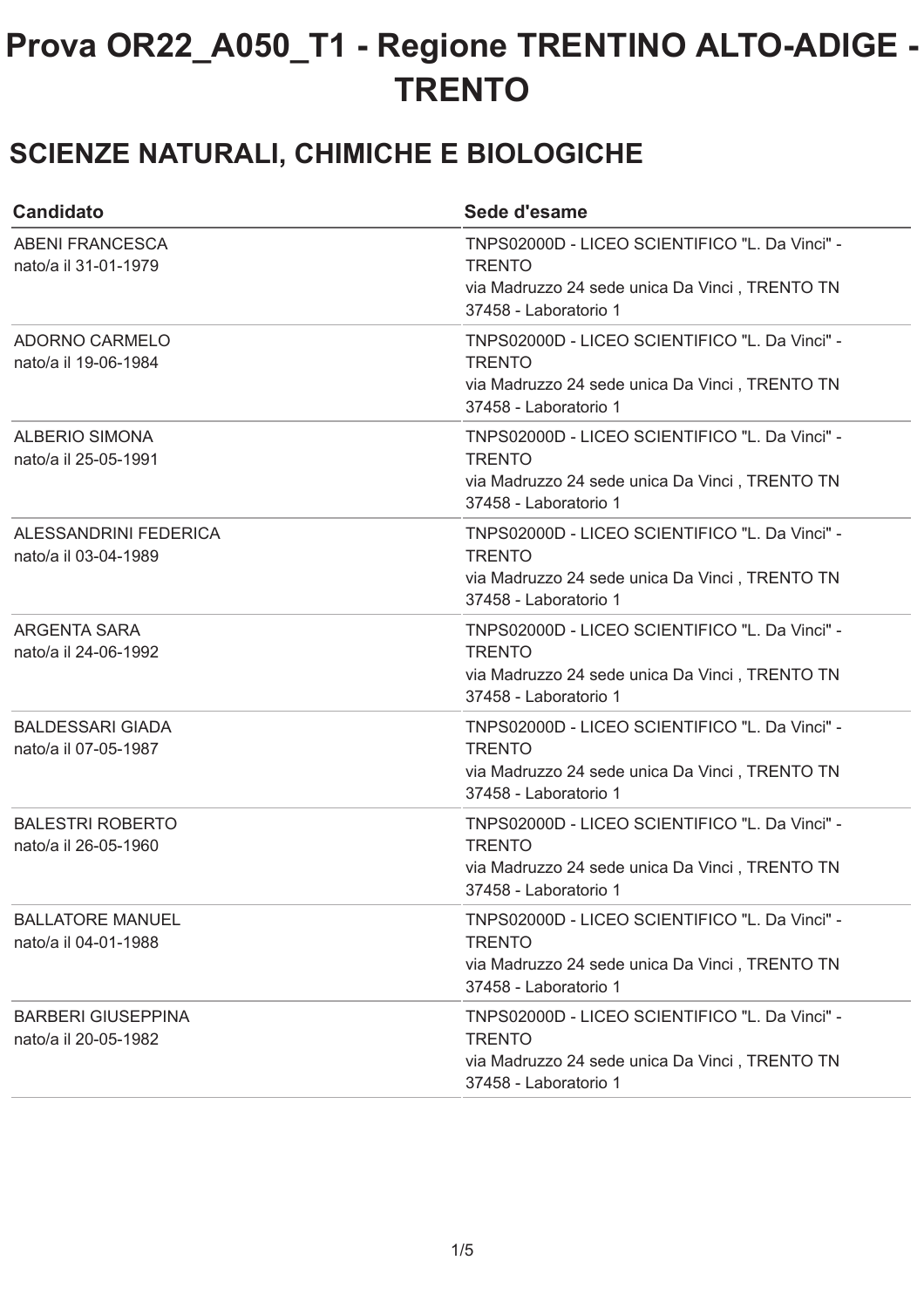| <b>Candidato</b>                                   | Sede d'esame                                                                                                                                      |
|----------------------------------------------------|---------------------------------------------------------------------------------------------------------------------------------------------------|
| <b>BARBIERI SIMONE</b><br>nato/a il 12-03-1986     | TNPS02000D - LICEO SCIENTIFICO "L. Da Vinci" -<br><b>TRENTO</b><br>via Madruzzo 24 sede unica Da Vinci, TRENTO TN<br>37458 - Laboratorio 1        |
| <b>BATTISTOTTI VALERIA</b><br>nato/a il 21-10-1991 | TNPS02000D - LICEO SCIENTIFICO "L. Da Vinci" -<br><b>TRENTO</b><br>via Madruzzo 24 sede unica Da Vinci, TRENTO TN<br>37458 - Laboratorio 1        |
| <b>BEBER ANNA</b><br>nato/a il 08-07-1991          | TNPS02000D - LICEO SCIENTIFICO "L. Da Vinci" -<br><b>TRENTO</b><br>via Madruzzo 24 sede unica Da Vinci, TRENTO TN<br>37476 - Laboratorio Robotica |
| <b>BERTOLUCCI MICHELE</b><br>nato/a il 20-12-1986  | TNPS02000D - LICEO SCIENTIFICO "L. Da Vinci" -<br><b>TRENTO</b><br>via Madruzzo 24 sede unica Da Vinci, TRENTO TN<br>37476 - Laboratorio Robotica |
| <b>BEZ CRISTINA</b><br>nato/a il 07-06-1989        | TNPS02000D - LICEO SCIENTIFICO "L. Da Vinci" -<br><b>TRENTO</b><br>via Madruzzo 24 sede unica Da Vinci, TRENTO TN<br>37461 - Laboratorio 2        |
| <b>BIANCHI ELENA</b><br>nato/a il 05-02-1987       | TNPS02000D - LICEO SCIENTIFICO "L. Da Vinci" -<br><b>TRENTO</b><br>via Madruzzo 24 sede unica Da Vinci, TRENTO TN<br>37461 - Laboratorio 2        |
| <b>BONARDI ANNA</b><br>nato/a il 04-10-1974        | TNPS02000D - LICEO SCIENTIFICO "L. Da Vinci" -<br><b>TRENTO</b><br>via Madruzzo 24 sede unica Da Vinci, TRENTO TN<br>37461 - Laboratorio 2        |
| <b>BONAZZA VERONICA</b><br>nato/a il 09-02-1985    | TNPS02000D - LICEO SCIENTIFICO "L. Da Vinci" -<br><b>TRENTO</b><br>via Madruzzo 24 sede unica Da Vinci, TRENTO TN<br>37461 - Laboratorio 2        |
| <b>BONGIOVANNI MILENA</b><br>nato/a il 03-08-1968  | TNPS02000D - LICEO SCIENTIFICO "L. Da Vinci" -<br><b>TRENTO</b><br>via Madruzzo 24 sede unica Da Vinci, TRENTO TN<br>37461 - Laboratorio 2        |
| <b>BRESSAN FEDERICA</b><br>nato/a il 23-08-1994    | TNPS02000D - LICEO SCIENTIFICO "L. Da Vinci" -<br><b>TRENTO</b><br>via Madruzzo 24 sede unica Da Vinci, TRENTO TN<br>37461 - Laboratorio 2        |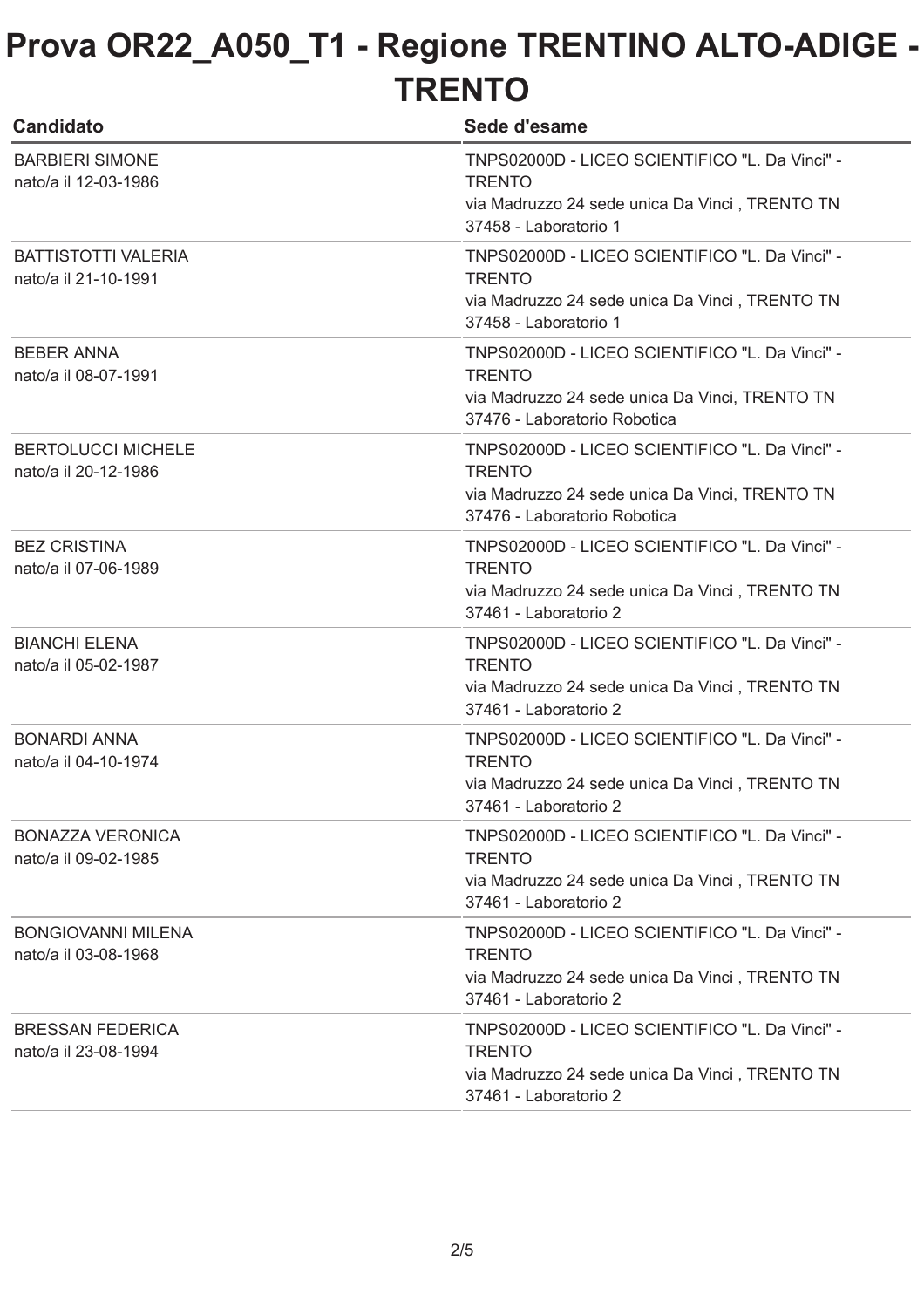| <b>Candidato</b>                                      | Sede d'esame                                                                                                                                      |
|-------------------------------------------------------|---------------------------------------------------------------------------------------------------------------------------------------------------|
| <b>BROSO FRANCESCA</b><br>nato/a il 20-04-1991        | TNPS02000D - LICEO SCIENTIFICO "L. Da Vinci" -<br><b>TRENTO</b><br>via Madruzzo 24 sede unica Da Vinci, TRENTO TN<br>37461 - Laboratorio 2        |
| <b>CAMPISANO ANDREA</b><br>nato/a il 10-08-1973       | TNPS02000D - LICEO SCIENTIFICO "L. Da Vinci" -<br><b>TRENTO</b><br>via Madruzzo 24 sede unica Da Vinci, TRENTO TN<br>37461 - Laboratorio 2        |
| <b>CAPODIFERRO MARIA</b><br>nato/a il 22-08-1987      | TNPS02000D - LICEO SCIENTIFICO "L. Da Vinci" -<br><b>TRENTO</b><br>via Madruzzo 24 sede unica Da Vinci, TRENTO TN<br>37461 - Laboratorio 2        |
| <b>CASTELLINI MARIA ELENA</b><br>nato/a il 20-12-1992 | TNPS02000D - LICEO SCIENTIFICO "L. Da Vinci" -<br><b>TRENTO</b><br>via Madruzzo 24 sede unica Da Vinci, TRENTO TN<br>37461 - Laboratorio 2        |
| <b>CENNAMO ILARIA</b><br>nato/a il 20-10-1988         | TNPS02000D - LICEO SCIENTIFICO "L. Da Vinci" -<br><b>TRENTO</b><br>via Madruzzo 24 sede unica Da Vinci, TRENTO TN<br>37461 - Laboratorio 2        |
| <b>COLANTUONO EMANUELA</b><br>nato/a il 30-08-1979    | TNPS02000D - LICEO SCIENTIFICO "L. Da Vinci" -<br><b>TRENTO</b><br>via Madruzzo 24 sede unica Da Vinci, TRENTO TN<br>37476 - Laboratorio Robotica |
| <b>COLLORAFI CARMELO</b><br>nato/a il 10-07-1964      | TNPS02000D - LICEO SCIENTIFICO "L. Da Vinci" -<br><b>TRENTO</b><br>via Madruzzo 24 sede unica Da Vinci, TRENTO TN<br>37476 - Laboratorio Robotica |
| <b>CONDE FEDERICOGABRIEL</b><br>nato/a il 28-02-1979  | TNPS02000D - LICEO SCIENTIFICO "L. Da Vinci" -<br><b>TRENTO</b><br>via Madruzzo 24 sede unica Da Vinci, TRENTO TN<br>37463 - Laboratorio 4        |
| <b>CUORVO LUCIA VERONICA</b><br>nato/a il 06-04-1984  | TNPS02000D - LICEO SCIENTIFICO "L. Da Vinci" -<br><b>TRENTO</b><br>via Madruzzo 24 sede unica Da Vinci, TRENTO TN<br>37463 - Laboratorio 4        |
| <b>DAL FABBRO GIULIA</b><br>nato/a il 25-11-1985      | TNPS02000D - LICEO SCIENTIFICO "L. Da Vinci" -<br><b>TRENTO</b><br>via Madruzzo 24 sede unica Da Vinci, TRENTO TN<br>37463 - Laboratorio 4        |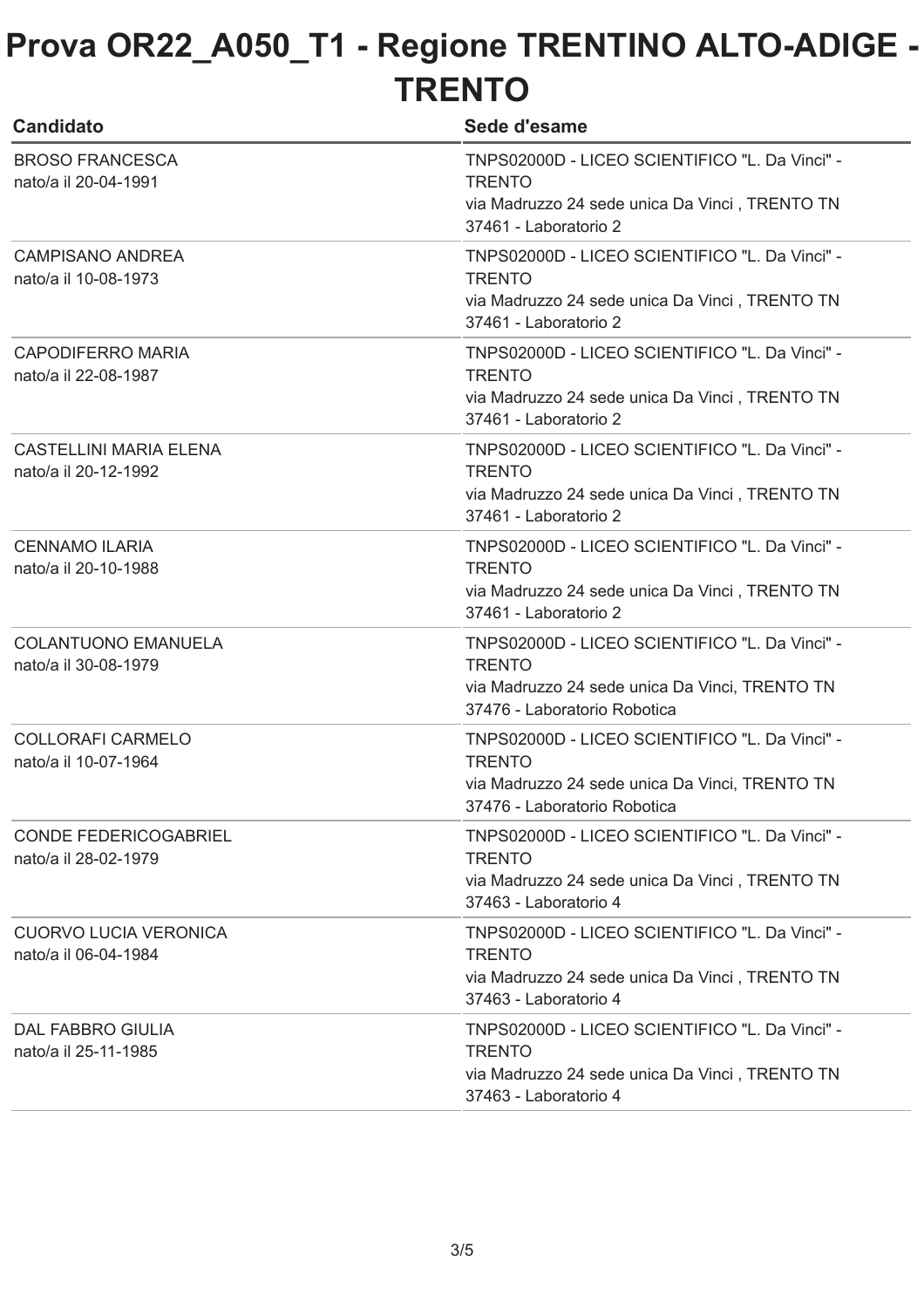| <b>Candidato</b>                                  | Sede d'esame                                                                                                                                      |
|---------------------------------------------------|---------------------------------------------------------------------------------------------------------------------------------------------------|
| DE LUME' VALENTINA<br>nato/a il 09-05-1985        | TNPS02000D - LICEO SCIENTIFICO "L. Da Vinci" -<br><b>TRENTO</b><br>via Madruzzo 24 sede unica Da Vinci, TRENTO TN<br>37463 - Laboratorio 4        |
| <b>DEGIOVANNI PAOLO</b><br>nato/a il 12-09-1980   | TNPS02000D - LICEO SCIENTIFICO "L. Da Vinci" -<br><b>TRENTO</b><br>via Madruzzo 24 sede unica Da Vinci, TRENTO TN<br>37463 - Laboratorio 4        |
| <b>DEI TOS LUANA</b><br>nato/a il 24-12-1986      | TNPS02000D - LICEO SCIENTIFICO "L. Da Vinci" -<br><b>TRENTO</b><br>via Madruzzo 24 sede unica Da Vinci, TRENTO TN<br>37463 - Laboratorio 4        |
| DI BENEDETTO SIMONE<br>nato/a il 04-06-1987       | TNPS02000D - LICEO SCIENTIFICO "L. Da Vinci" -<br><b>TRENTO</b><br>via Madruzzo 24 sede unica Da Vinci, TRENTO TN<br>37463 - Laboratorio 4        |
| <b>ECCHELI SABRINA</b><br>nato/a il 17-04-1990    | TNPS02000D - LICEO SCIENTIFICO "L. Da Vinci" -<br><b>TRENTO</b><br>via Madruzzo 24 sede unica Da Vinci, TRENTO TN<br>37463 - Laboratorio 4        |
| <b>FABRIS MARGHERITA</b><br>nato/a il 18-05-1979  | TNPS02000D - LICEO SCIENTIFICO "L. Da Vinci" -<br><b>TRENTO</b><br>via Madruzzo 24 sede unica Da Vinci, TRENTO TN<br>37463 - Laboratorio 4        |
| <b>FAES GIORGIA</b><br>nato/a il 02-01-1974       | TNPS02000D - LICEO SCIENTIFICO "L. Da Vinci" -<br><b>TRENTO</b><br>via Madruzzo 24 sede unica Da Vinci, TRENTO TN<br>37463 - Laboratorio 4        |
| <b>FANTI MARCO</b><br>nato/a il 31-10-1978        | TNPS02000D - LICEO SCIENTIFICO "L. Da Vinci" -<br><b>TRENTO</b><br>via Madruzzo 24 sede unica Da Vinci, TRENTO TN<br>37476 - Laboratorio Robotica |
| <b>FEDRIZZI ROBERTO</b><br>nato/a il 07-09-1994   | TNPS02000D - LICEO SCIENTIFICO "L. Da Vinci" -<br><b>TRENTO</b><br>via Madruzzo 24 sede unica Da Vinci, TRENTO TN<br>37476 - Laboratorio Robotica |
| <b>FELTRINELLI ANGELA</b><br>nato/a il 09-08-1985 | TNPS02000D - LICEO SCIENTIFICO "L. Da Vinci" -<br><b>TRENTO</b><br>via Madruzzo 24 sede unica Da Vinci, TRENTO TN<br>37476 - Laboratorio Robotica |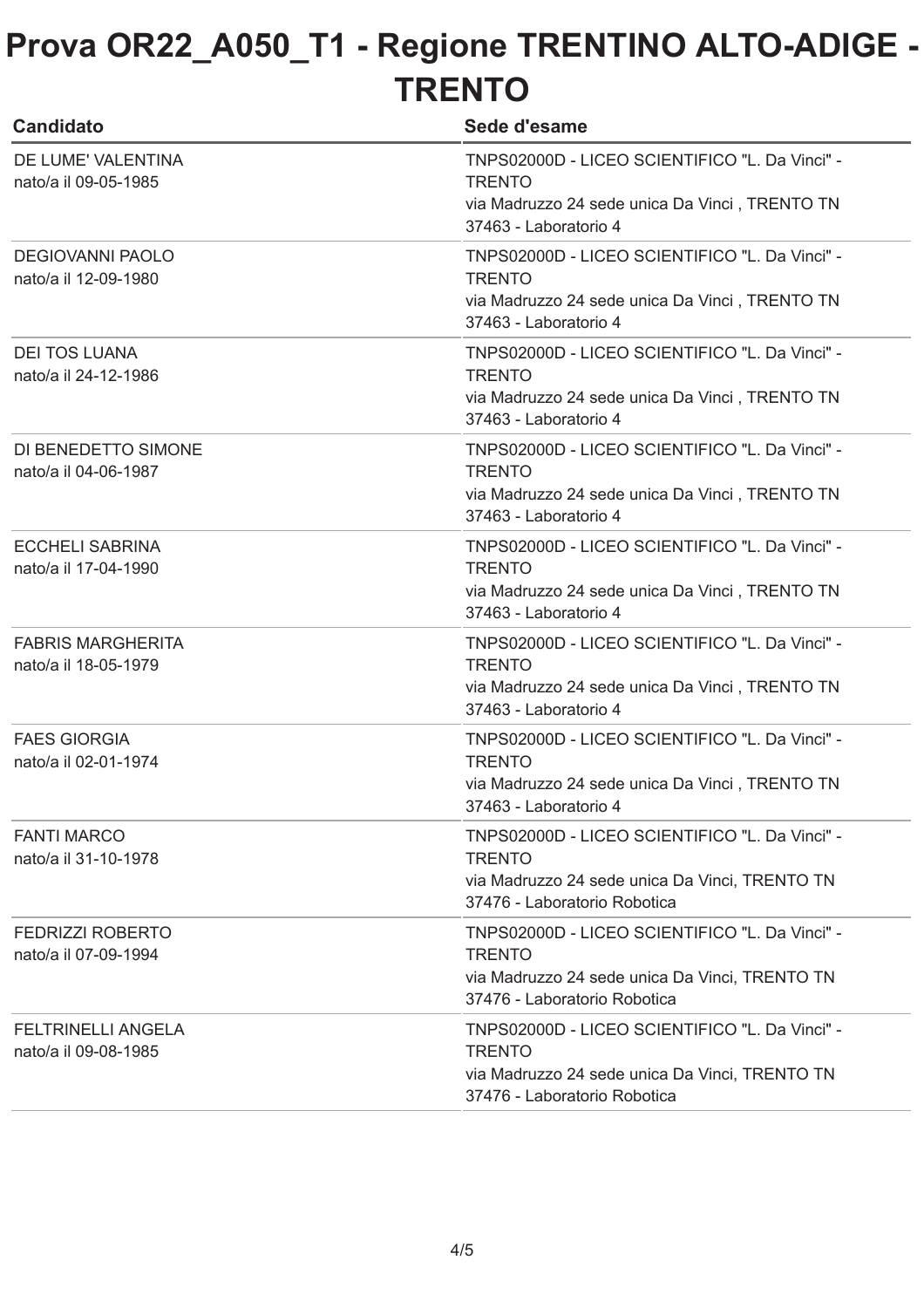| <b>Candidato</b>     | Sede d'esame                                   |
|----------------------|------------------------------------------------|
| FERRARI ANNA         | TNPS02000D - LICEO SCIENTIFICO "L. Da Vinci" - |
| nato/a il 10-10-1994 | <b>TRENTO</b>                                  |
|                      | via Madruzzo 24 sede unica Da Vinci, TRENTO TN |
|                      | 37476 - Laboratorio Robotica                   |